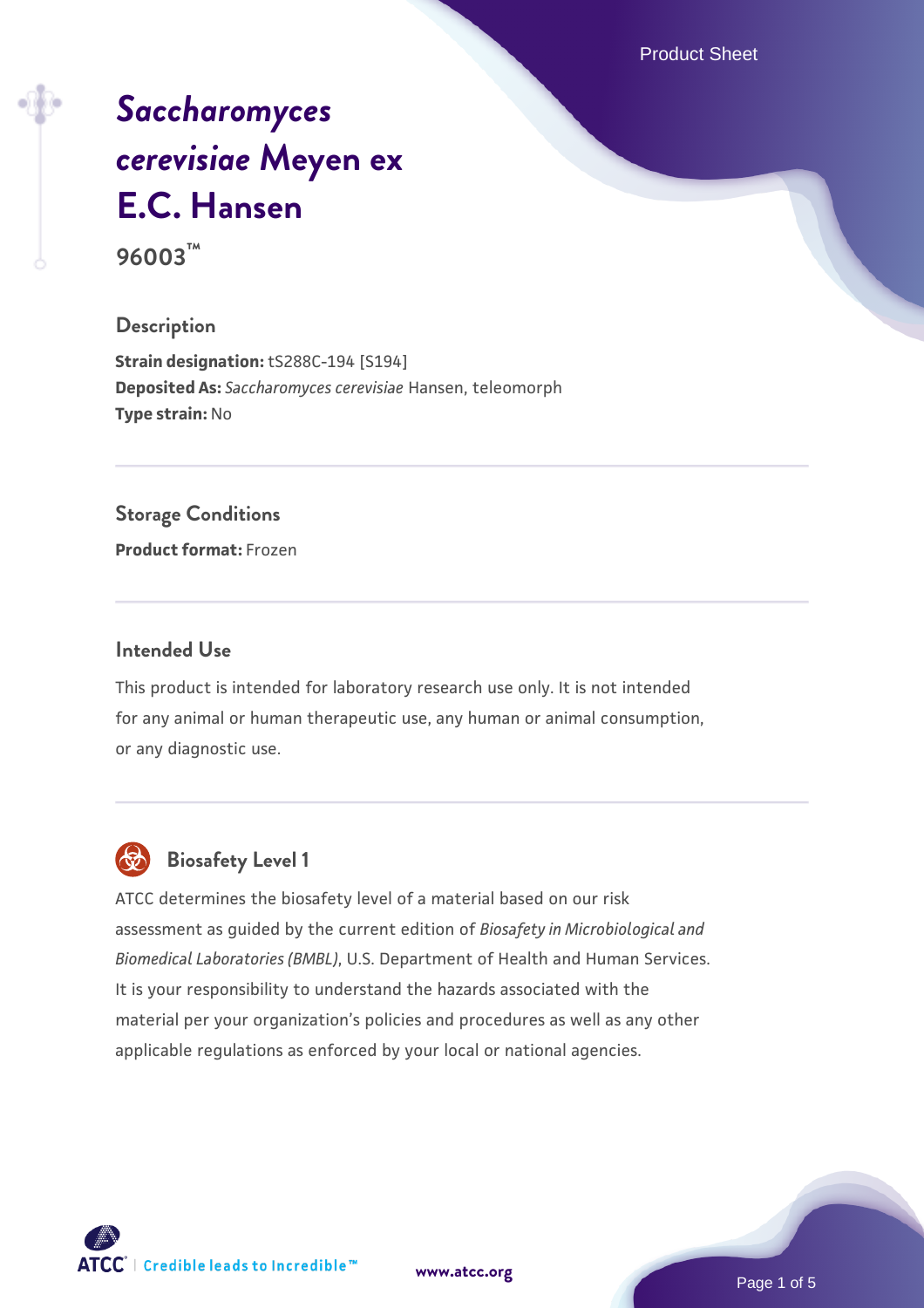ATCC highly recommends that appropriate personal protective equipment is always used when handling vials. For cultures that require storage in liquid nitrogen, it is important to note that some vials may leak when submersed in liquid nitrogen and will slowly fill with liquid nitrogen. Upon thawing, the conversion of the liquid nitrogen back to its gas phase may result in the vial exploding or blowing off its cap with dangerous force creating flying debris. Unless necessary, ATCC recommends that these cultures be stored in the vapor phase of liquid nitrogen rather than submersed in liquid nitrogen.

# **Certificate of Analysis**

For batch-specific test results, refer to the applicable certificate of analysis that can be found at www.atcc.org.

### **Growth Conditions**

**Medium:**  [ATCC Medium 1904: Synthetic complete medium](https://www.atcc.org/-/media/product-assets/documents/microbial-media-formulations/atcc-medium-1904.pdf?rev=0e0b7f15245044839a89ba7db6e9650a) **Temperature:** 30°C

### **Material Citation**

If use of this material results in a scientific publication, please cite the material in the following manner: *Saccharomyces cerevisiae* Meyen ex E.C. Hansen (ATCC 96003)

### **References**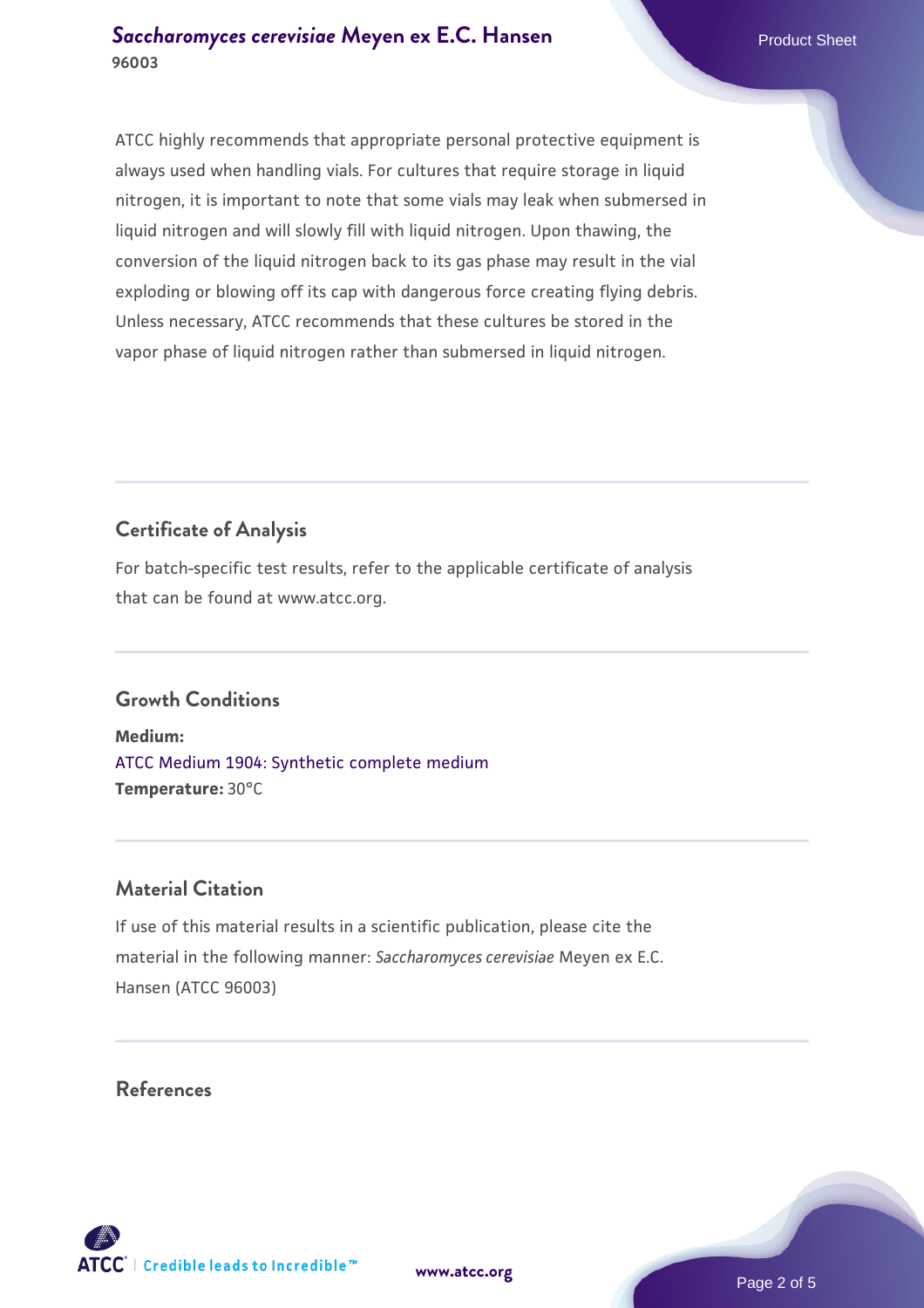### **[Saccharomyces cerevisiae](https://www.atcc.org/products/96003)** [Meyen ex E.C. Hansen](https://www.atcc.org/products/96003) **96003**

References and other information relating to this material are available at www.atcc.org.

### **Warranty**

The product is provided 'AS IS' and the viability of ATCC® products is warranted for 30 days from the date of shipment, provided that the customer has stored and handled the product according to the information included on the product information sheet, website, and Certificate of Analysis. For living cultures, ATCC lists the media formulation and reagents that have been found to be effective for the product. While other unspecified media and reagents may also produce satisfactory results, a change in the ATCC and/or depositor-recommended protocols may affect the recovery, growth, and/or function of the product. If an alternative medium formulation or reagent is used, the ATCC warranty for viability is no longer valid. Except as expressly set forth herein, no other warranties of any kind are provided, express or implied, including, but not limited to, any implied warranties of merchantability, fitness for a particular purpose, manufacture according to cGMP standards, typicality, safety, accuracy, and/or noninfringement.

### **Disclaimers**

This product is intended for laboratory research use only. It is not intended for any animal or human therapeutic use, any human or animal consumption, or any diagnostic use. Any proposed commercial use is prohibited without a license from ATCC.

While ATCC uses reasonable efforts to include accurate and up-to-date information on this product sheet, ATCC makes no warranties or representations as to its accuracy. Citations from scientific literature and patents are provided for informational purposes only. ATCC does not warrant



**[www.atcc.org](http://www.atcc.org)**

Page 3 of 5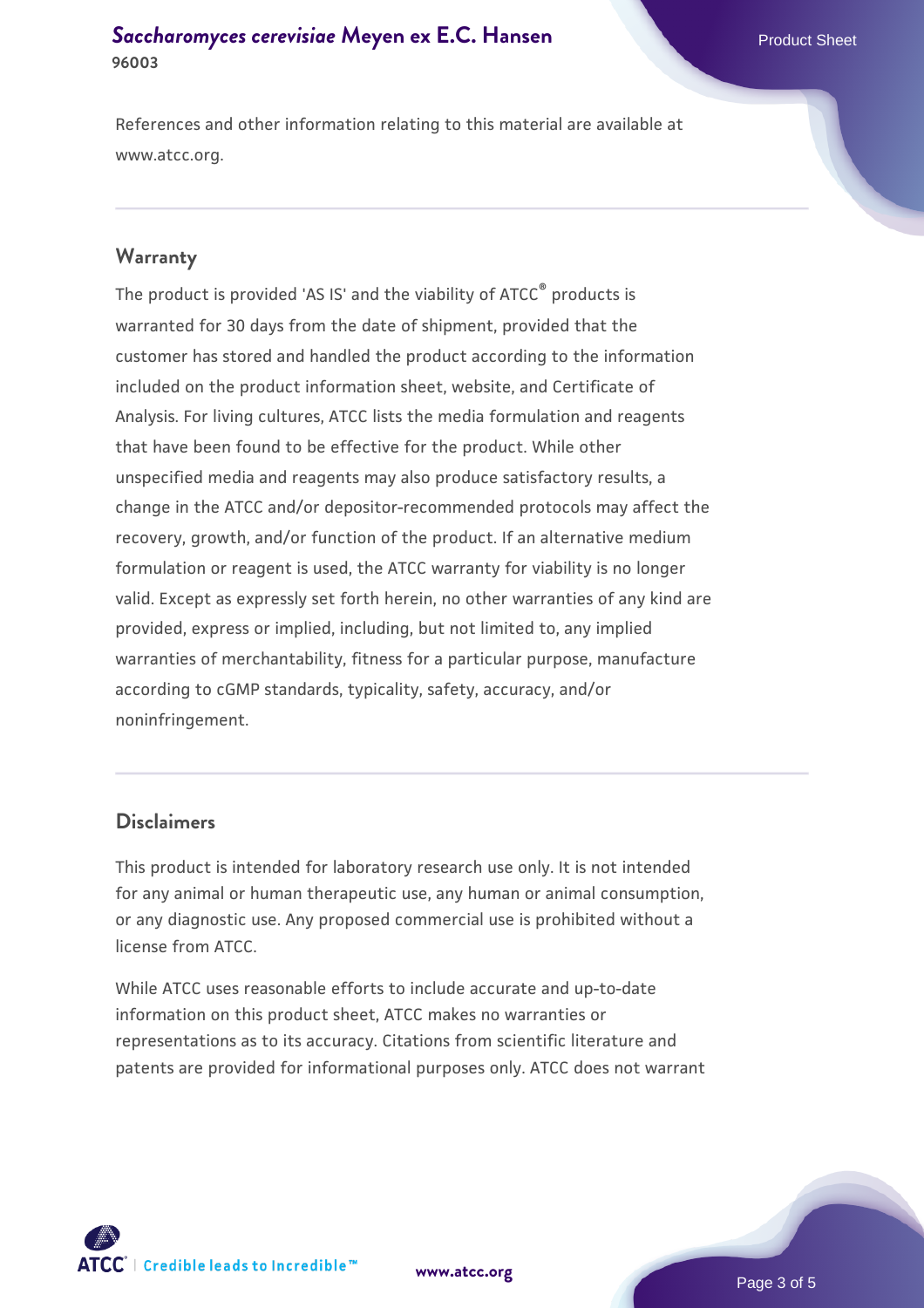that such information has been confirmed to be accurate or complete and the customer bears the sole responsibility of confirming the accuracy and completeness of any such information.

This product is sent on the condition that the customer is responsible for and assumes all risk and responsibility in connection with the receipt, handling, storage, disposal, and use of the ATCC product including without limitation taking all appropriate safety and handling precautions to minimize health or environmental risk. As a condition of receiving the material, the customer agrees that any activity undertaken with the ATCC product and any progeny or modifications will be conducted in compliance with all applicable laws, regulations, and guidelines. This product is provided 'AS IS' with no representations or warranties whatsoever except as expressly set forth herein and in no event shall ATCC, its parents, subsidiaries, directors, officers, agents, employees, assigns, successors, and affiliates be liable for indirect, special, incidental, or consequential damages of any kind in connection with or arising out of the customer's use of the product. While reasonable effort is made to ensure authenticity and reliability of materials on deposit, ATCC is not liable for damages arising from the misidentification or misrepresentation of such materials.

Please see the material transfer agreement (MTA) for further details regarding the use of this product. The MTA is available at www.atcc.org.

## **Copyright and Trademark Information**

© ATCC 2021. All rights reserved. ATCC is a registered trademark of the American Type Culture Collection.

### **Revision**

This information on this document was last updated on 2021-05-19

### **Contact Information**



**[www.atcc.org](http://www.atcc.org)**